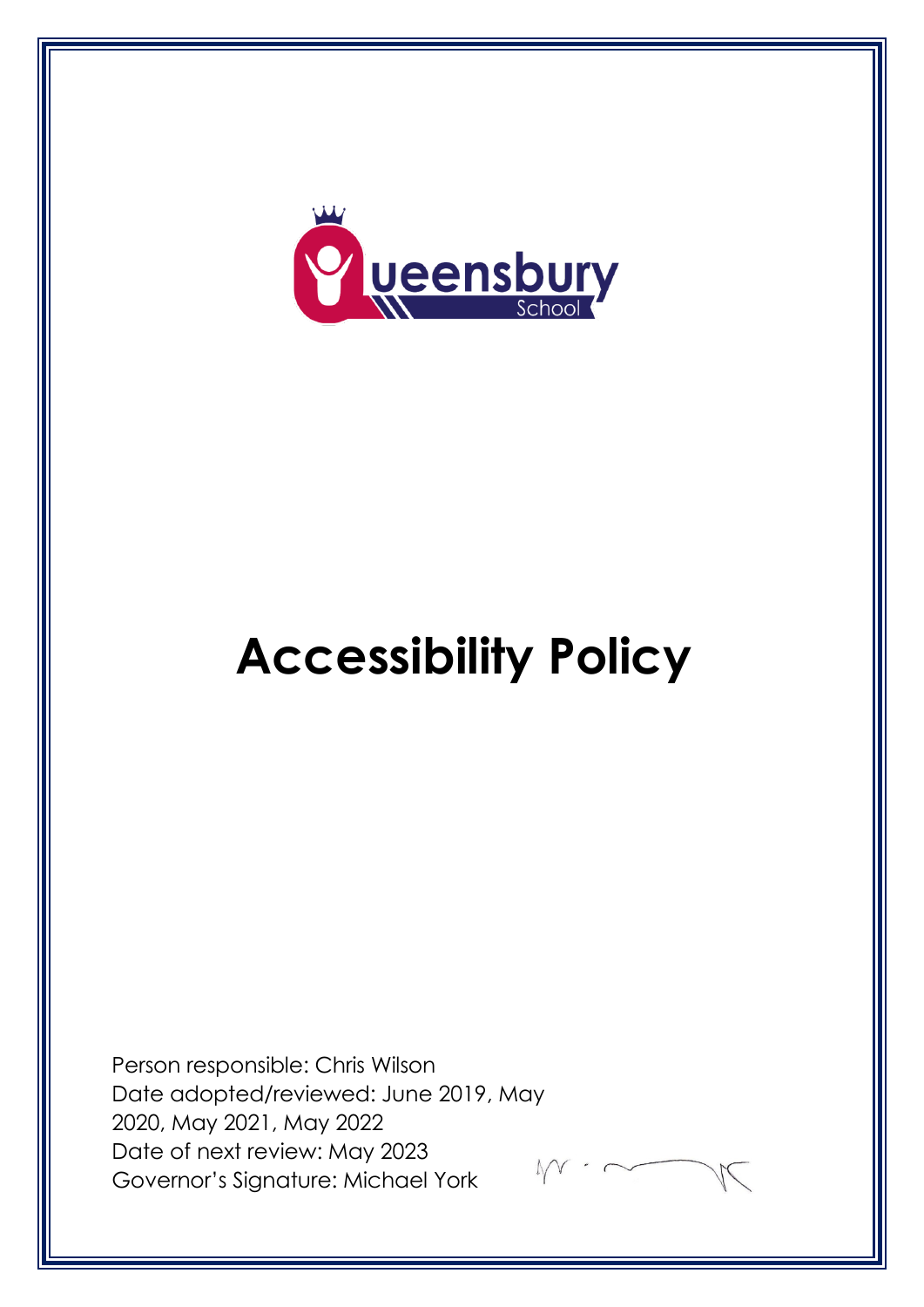## **Queensbury School**

**Policy: Accessibility Plan Person responsible: Chris Wilson Chair of Governors: David Bishop Date policy reviewed: April 2015, May 2018, June 2019, May 2020, May 2021, May 2022 Date of next policy review: May 2023**

#### **Background**

#### **Statutory Responsibilities**

The DDA, as amended by the SEN and Disability Act 2001, places a duty on all schools to plan to increase over time the accessibility of schools for disabled pupils and to implement their plans. Schools are required to produce accessibility plans for their individual school and LAs are under a duty to prepare accessibility strategies covering the maintained schools in their area. Accessibility plans and strategies must be in writing. The nature and content of plans will depend on the size of school and the resources available to the school.

## **Schools are required to plan for:**

- **increasing access for disabled pupils to the school curriculum.** This covers teaching and learning and the wider curriculum of the school such as participation in after-school clubs, leisure and cultural activities or school visits.
- **improving access to the physical environment of schools.** This covers improvements to the physical environment of the school and physical aids to access education.
- **improving the delivery of written information to disabled pupils.** This will include planning to make written information that is normally provided by the school to its pupils available to disabled pupils. Examples might include handouts, timetables, textbooks and information about school events. The information should take account of pupils' disabilities and pupils' and parents' preferred formats and be made available within a reasonable time frame.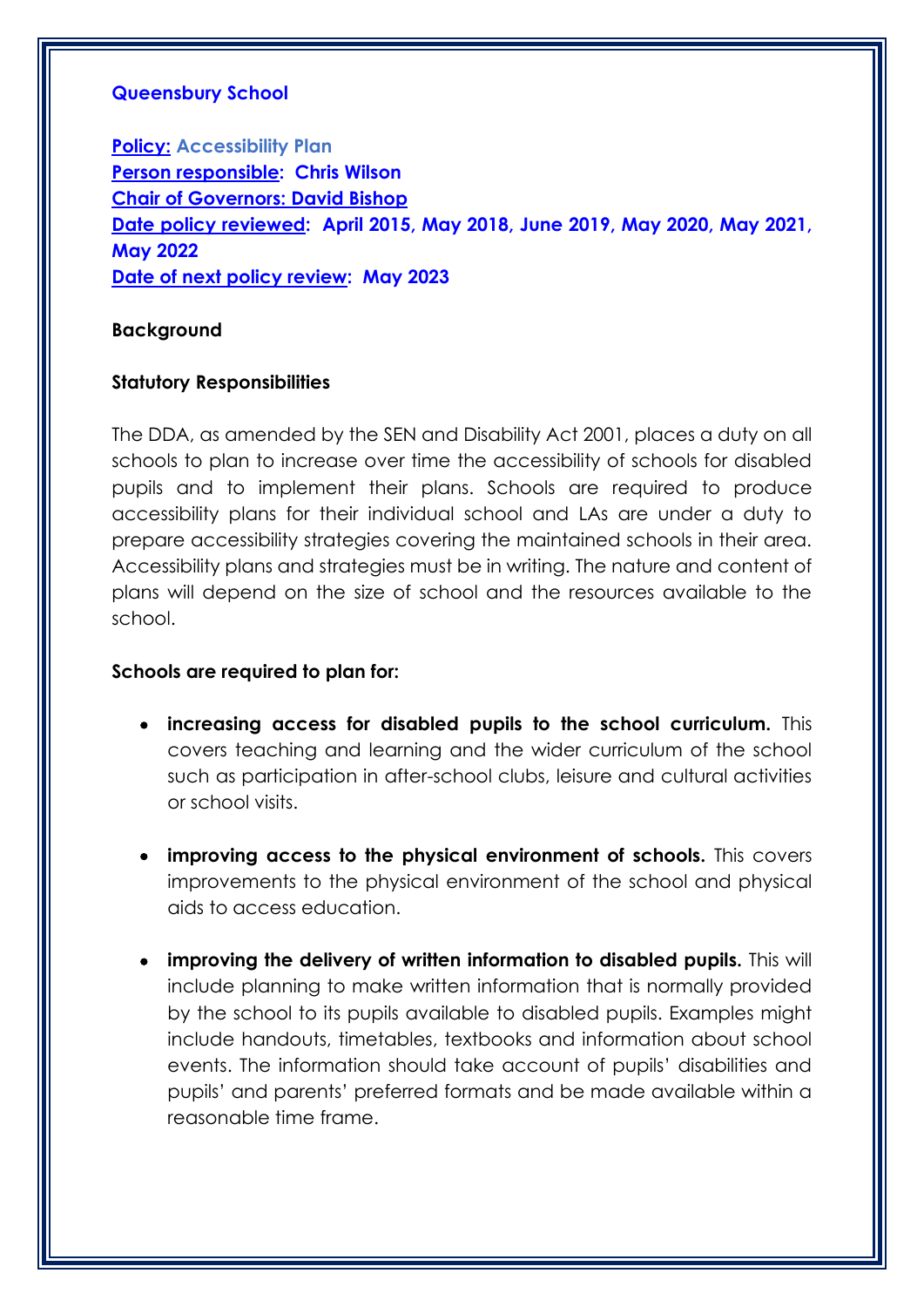# **Definition of Disability**

A person has a disability if he or she has a physical or mental impairment that has a substantial and long-term adverse effect on his or her ability to carry out normal day-to- day activities.

# **Existing systems of accessibility**

At Queensbury the Mission Statement underpins the ethos and direction of the school. It guides our approach to all systems including our approach to accessibility. Therefore the curriculum provides challenging and stimulating learning experiences, with realistic yet high expectations of standards, progress and achievement for all.

Through curriculum delivery we prepare students to:

- Be successful as they can be academically
- Make appropriate decisions and choices.
- Build effective relationships.
- Prepare themselves for the challenges of independent living and change.
- Develop a positive self-image and awareness of their rights and responsibilities.
- Be active participants in their learning.
- Learn to be effective communicators.
- Enhance their social understanding and the skills of citizenship.
- Manage their own behaviour appropriately.
- Enjoy life

# **Access and School Policy and Procedures**

We adhere to The Equality Act of 2010 throughout all our policies and practise to ensure pupils access learning and the school environment.

# **Access to the Curriculum**

We provide a differentiated National Curriculum. We ensure all pupils can access activities that we offer and adaptations to equipment and activities are made to fulfil this aim. For students to access the curriculum lessons are highly differentiated and take account of individual learning difficulties. Priority is placed on students' participation, as independently as is possible. Adults are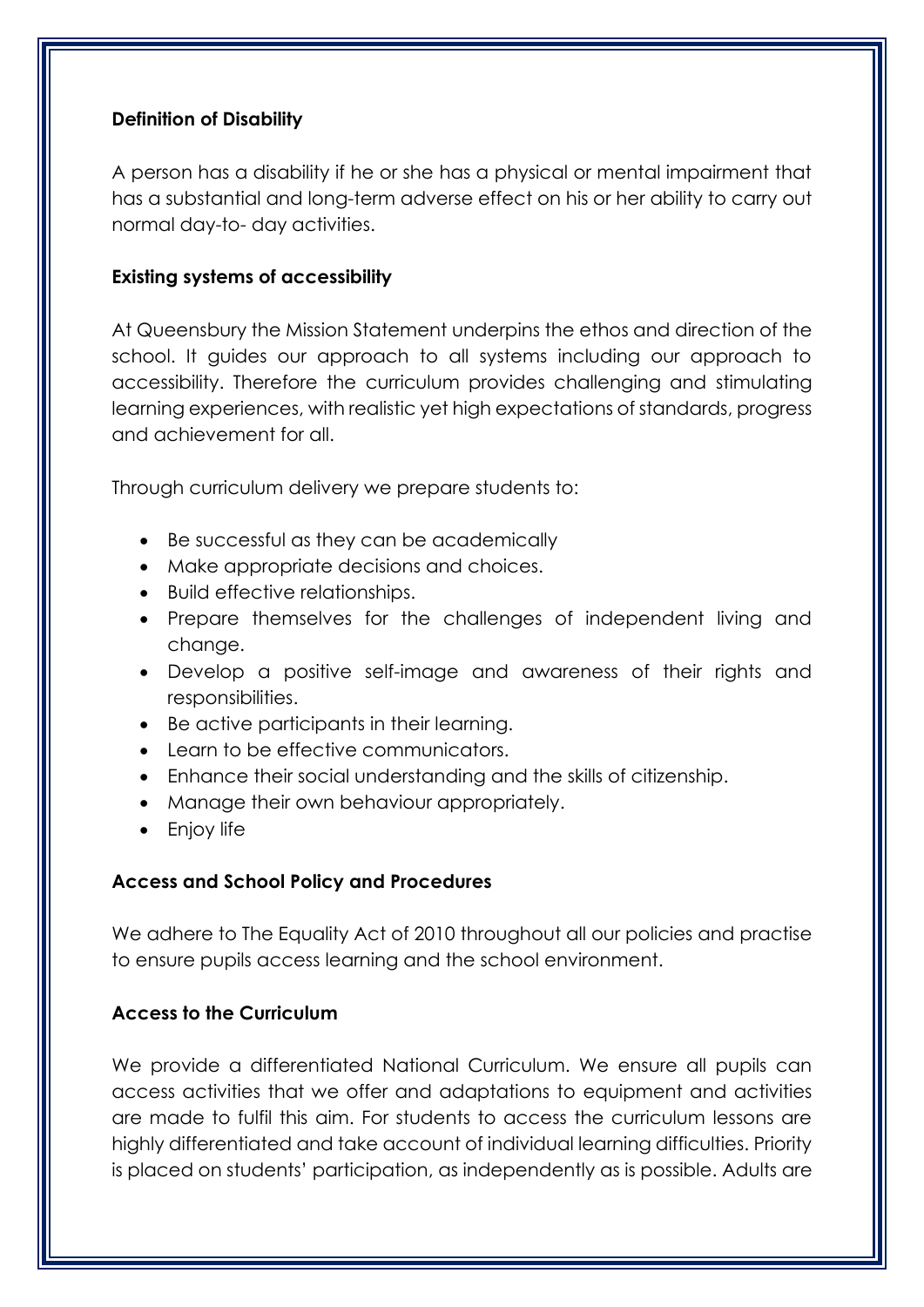clear about the learning objectives of the lesson, class and individuals. Good communication is supported by the use of symbols overseen by our Speech and Language Therapist. The Speech and Language Therapist plans interventions for students needing additional support with their social, receptive and expressive language to further their access to learning. A termly environmental audit by the therapy team supports the development of access to the curriculum within lessons.

All pupils have access to appropriate computer technology. We use adapted curriculum materials and sensory approaches for students requiring sensory approaches to behaviour management (fiddles and squeezies).

As a school we support students to develop their independence and strive to ensure that they experience full and rewarding lives. Independence training includes travel training on a 1:1 basis, life skills curriculum across all key stages and expecting high levels of independence of learning in lessons and movement across school. The behaviour management in school reinforces the individuals' responsibility for their behaviour and helps them to develop selfcontrol of behaviour.

The school will continue to seek and follow the advice of LA services, such as specialist teacher advisers (Hearing Services) and of appropriate health and social care professionals to ensure barriers to learning are reduced and enable pupils to reach their full potential.

# **Access to the School Environment**

The main school is accessible for all pupils, staff and visitors but requires people using wheelchairs to travel outside to get to the lower corridor. The stairs in 6<sup>th</sup> Form are a barrier for wheelchair users therefore students with mobility difficulties are taught in the ground floor classes. The school has a fully accessible disabled toilet and shower.

The outdoor environment is also accessible with an outside gym and covered seating area.

The school will take account of the needs of pupils and visitors with physical difficulties and sensory impairments when planning and undertaking future improvements and refurbishments of the site and premises, such as improved access, lighting, acoustic treatment and colour schemes, and more accessible facilities and fittings. To this end the school has updated it's lighting to LED lighting and the extension to 6th Form is fully accessible.

A termly Health and Safety walk round supported by Governors is completed to ensure the school environment is safe and accessible for students.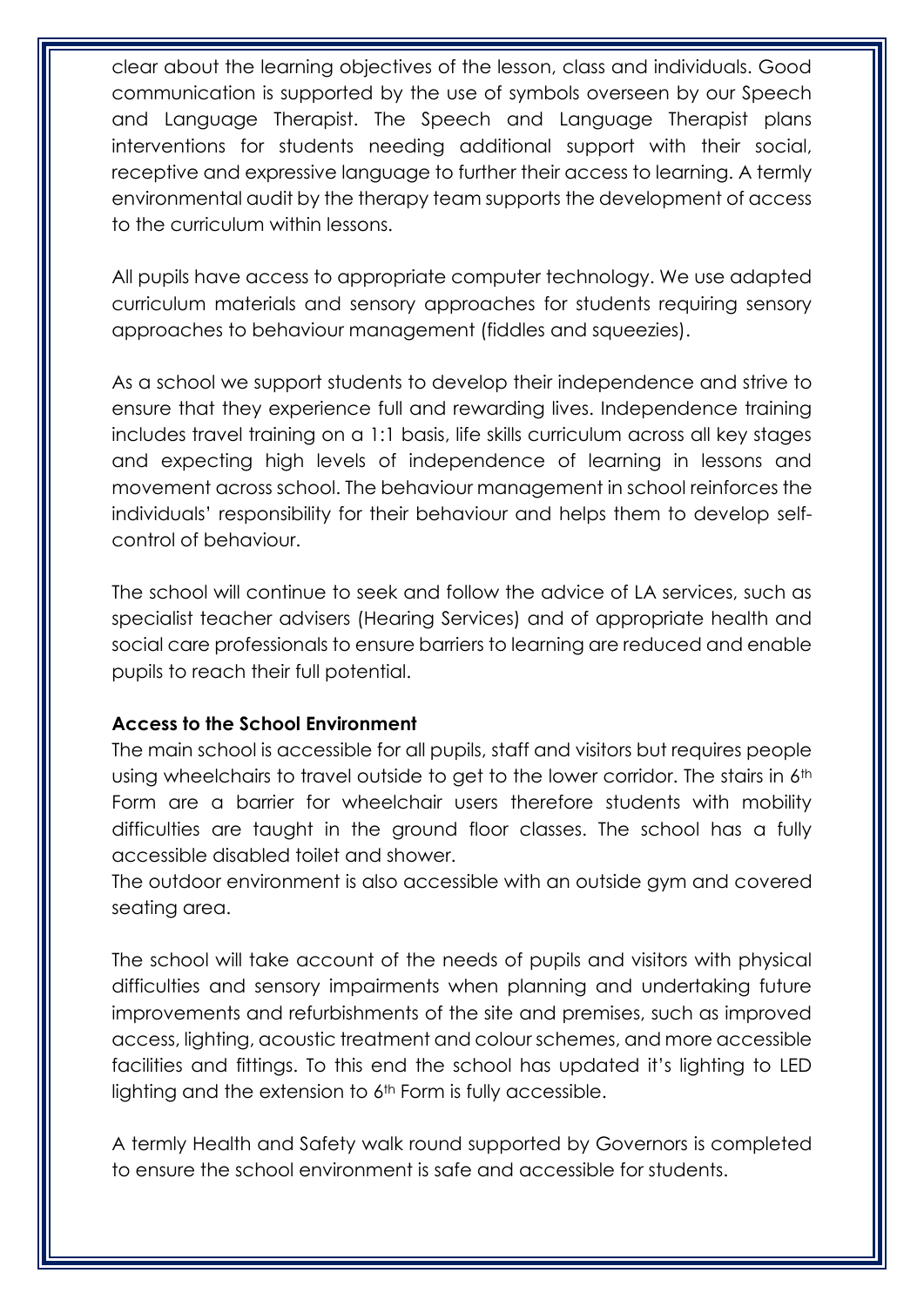## **Access to Information**

All information issued by the school aims to be user friendly. Newsletters letters incorporate photographs. Makaton signing and symbols (Communication in Print) are used throughout the school to support the pupils' communication, reading and understanding. We encourage parents and professionals to take up the offer of having communications sent to them electronically.

The school website makes most parts of school life accessible to parents through sharing policies to curriculum coverage to examples of work done. The school website also shares the schools SEN offer as well as links to other sources of advice including Birmingham's Local Offer.

This plan should be read in conjunction with other relevant documents including: Equality Policy, SEN Policy School Evaluation and the School Development Plan.

## **Monitoring and review of this accessibility plan**

Monitoring exercises through the year are reported on to the Governors. When writing the School Development Plan an accessibility audit will be considered when developing the priorities for the school.

This plan will be reviewed annually to link in to the school development plan cycle.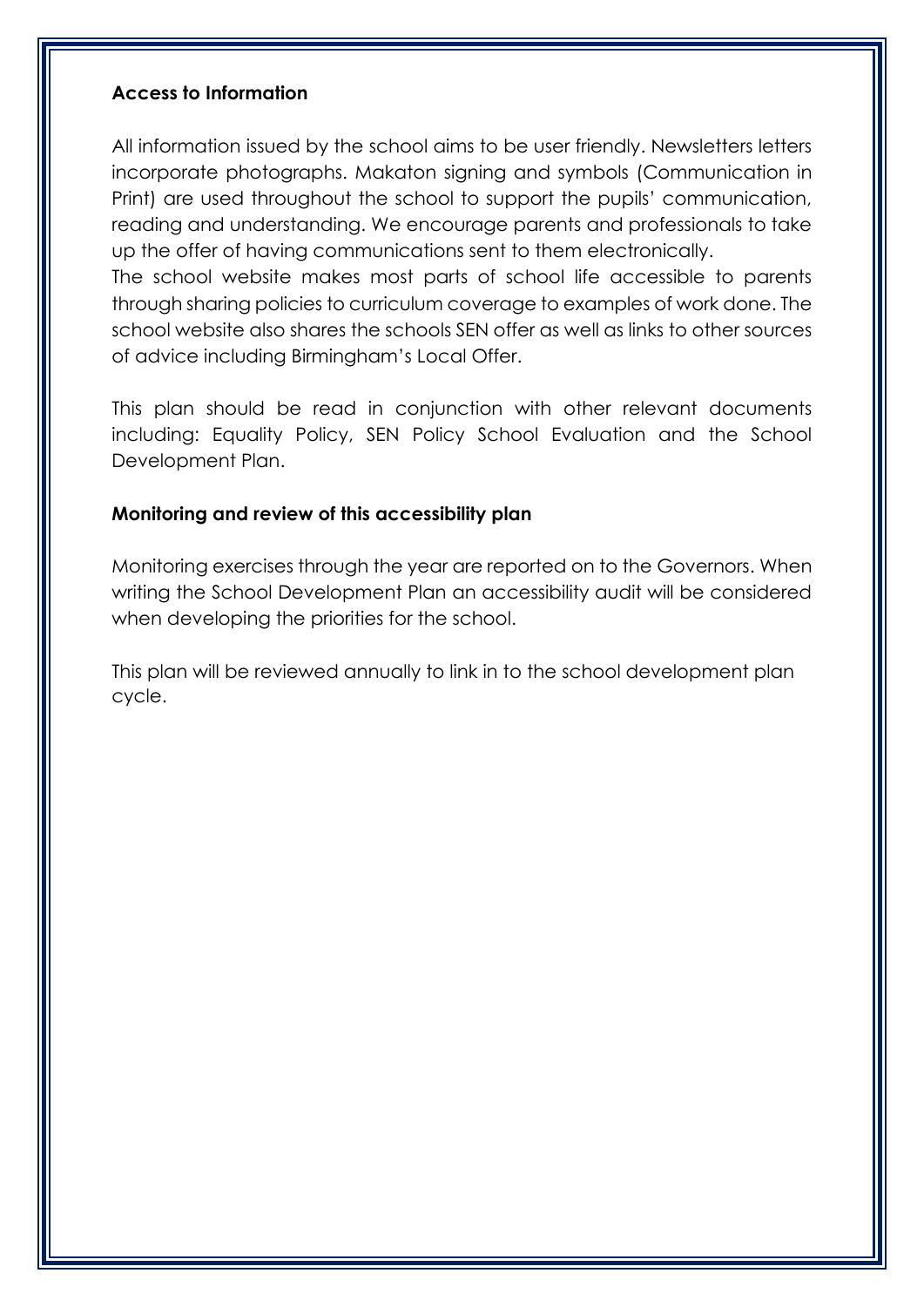# **Identifying Barriers to Access: A Checklist**

**This list should help you identify barriers to access that exist in schools. This list is not exhaustive. It is designed to encourage a flexible approach to the further questioning of the accessibility of your school.**

**Section 1:** How does your school deliver the curriculum?

| Question                                                      | Yes | <b>No</b> |
|---------------------------------------------------------------|-----|-----------|
| Do you ensure that teachers and teaching assistants have      |     |           |
| the necessary training to teach and support disabled          |     |           |
| pupils?                                                       |     |           |
| Are your classrooms optimally organised for disabled          |     |           |
| pupils?                                                       |     |           |
| Do lessons provide opportunities for all pupils to achieve?   |     |           |
| Are lessons responsive to pupil diversity?                    |     |           |
| Do lessons involve work to be done by individuals, pairs,     |     |           |
| groups and the whole class?                                   |     |           |
| Are all pupils encouraged to take part in music, drama        |     |           |
| and physical activities?                                      |     |           |
| Do staff recognise and allow for the mental effort            |     |           |
| expended by some disabled pupils, for example using lip       |     |           |
| reading?                                                      |     |           |
| Do staff recognise and allow for the additional time          |     |           |
| required by some disabled pupils to use equipment in          |     |           |
| practical work?                                               |     |           |
| Do staff provide alternative ways of giving access to         |     |           |
| experience or understanding for disabled pupils who           |     |           |
| cannot engage in particular activities, for example some      |     |           |
| forms of exercise in physical education?                      |     |           |
| Do you provide access to computer technology                  |     |           |
| appropriate for students with disabilities?                   |     |           |
| Are school visits, including overseas visits, made accessible |     |           |
| to all pupils irrespective of attainment or impairment?       |     |           |
| Are there high expectations of all pupils?                    |     |           |
| Do staff seek to remove all barriers to learning and          |     |           |
| participation?                                                |     |           |